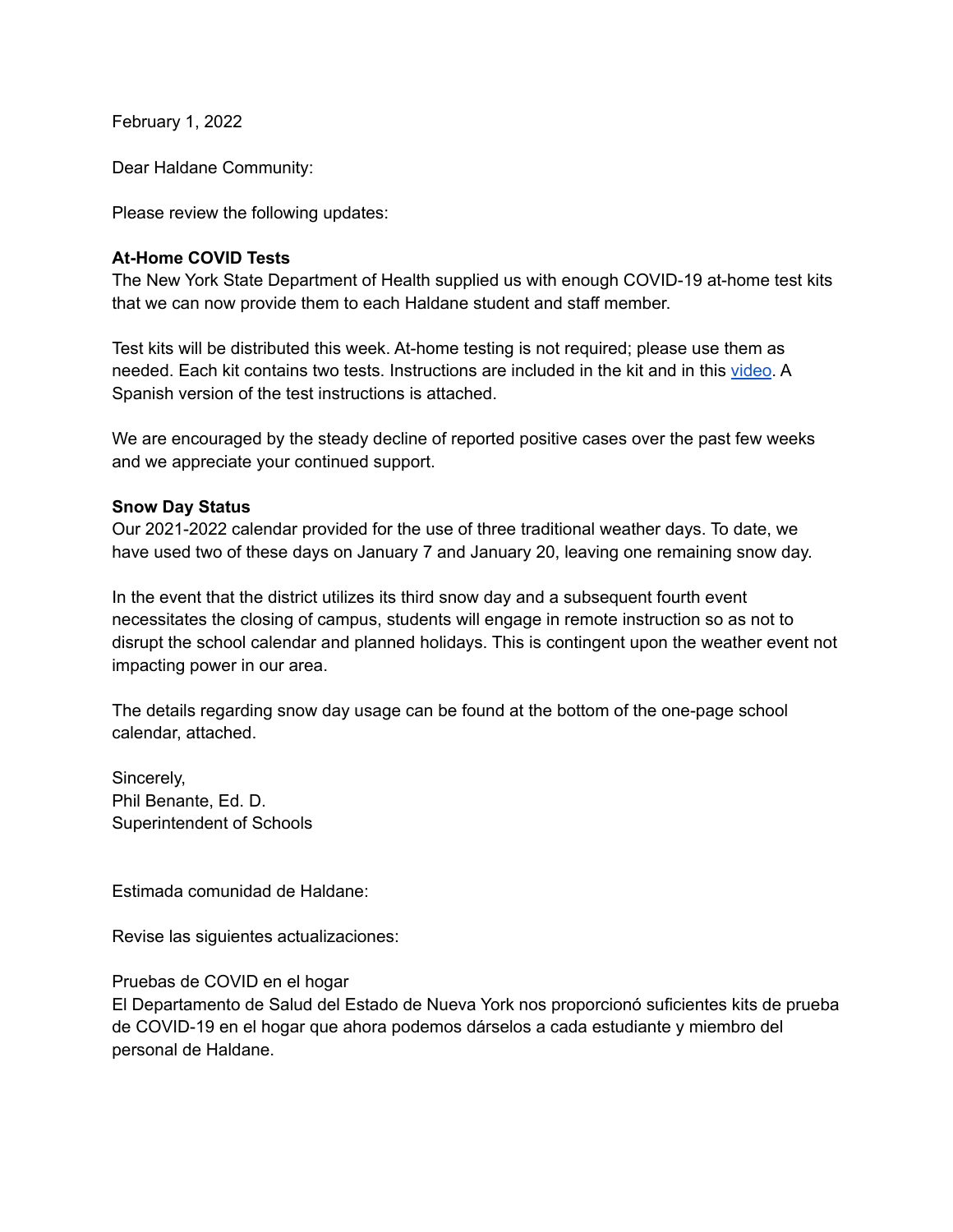Los kits de prueba se distribuirán esta semana. No se requieren pruebas en el hogar; utilícelos según sea necesario. Cada kit contiene dos pruebas. Las instrucciones están incluidas en el kit y en este [video.](http://video) Se adjunta una versión en español de las instrucciones de la prueba.

Nos alienta la disminución constante de casos positivos informados en las últimas semanas y apreciamos su continuo apoyo.

### Estado del día de nieve

Nuestro calendario 2021-2022 preveía el uso de tres días meteorológicos tradicionales. Hasta la fecha, hemos utilizado dos de estos días el 7 de enero y el 20 de enero, quedando un día de nieve restante.

En caso de que el distrito utilice su tercer día de nieve y un cuarto evento posterior requiera el cierre del campus, los estudiantes participarán en la instrucción remota para no interrumpir el calendario escolar y las vacaciones planificadas. Esto depende de que el evento meteorológico no afecte la energía en nuestra área.

Los detalles sobre el uso del día de nieve se pueden encontrar en la parte inferior del calendario escolar de una página, adjunto.

Atentamente, Phil Benante, Ed. D. superintendente de escuelas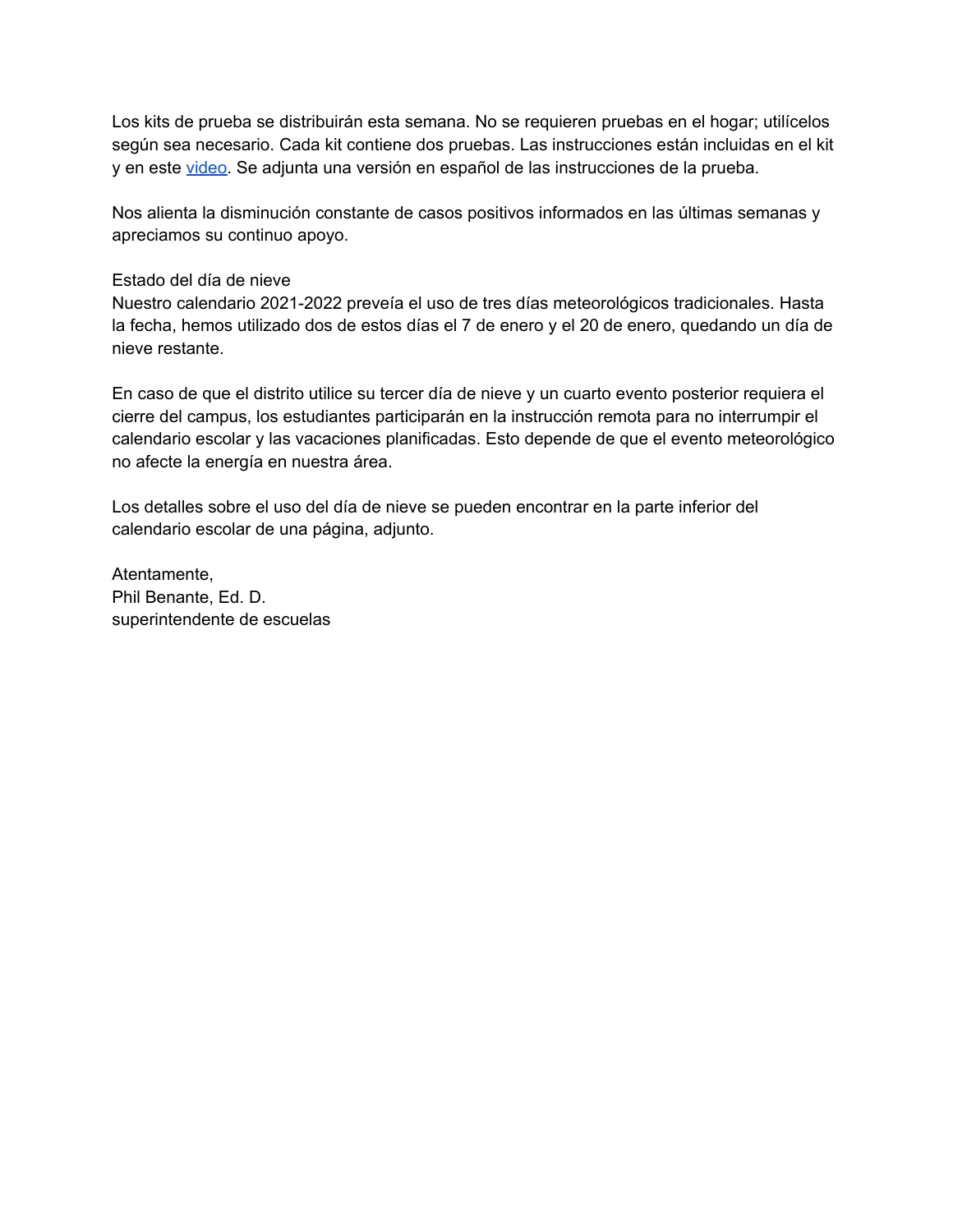## **Haldane Central School District 2021-2022 School Calendar – Adopted March 16, 2021**

|                | September 2021 |                |                 |    |                 |                         |  |  |  |
|----------------|----------------|----------------|-----------------|----|-----------------|-------------------------|--|--|--|
| S              | M              | T              | W               | Th | F               | S                       |  |  |  |
|                |                | 31             | 1               | 2  | 3               | 4                       |  |  |  |
| 5              | $\overline{6}$ | $\overline{7}$ | 8               | 9  | 10              | 11                      |  |  |  |
| 12             | 13             | 14             | 15              | 16 | 17              | 18                      |  |  |  |
| 19             | 20             | 21             | 22              | 23 | 24              | 25                      |  |  |  |
| 26             | 27             | 28             | 29              | 30 |                 |                         |  |  |  |
| October 2021   |                |                |                 |    |                 |                         |  |  |  |
| S              | M              | T              | W               | Th | F               | S                       |  |  |  |
|                |                |                |                 |    | 1               | $\overline{\mathbf{c}}$ |  |  |  |
| 3              | $\overline{4}$ | 5              | 6               | 7  | 8               | 9                       |  |  |  |
| 10             | 11             | 12             | 13              | 14 | 15              | 16                      |  |  |  |
| 17             | 18             | 19             | 20              | 21 | 22              | 23                      |  |  |  |
| 24             | 25             | 26             | 27              | 28 | 29              | 30                      |  |  |  |
| 31             |                |                |                 |    |                 |                         |  |  |  |
|                |                |                | November 2021   |    |                 |                         |  |  |  |
| ${\sf S}$      | M              | T              | W               | Th | F               | S                       |  |  |  |
|                | 1              | $\overline{2}$ | 3               | 4  | 5               | 6                       |  |  |  |
| $\overline{7}$ | 8              | 9              | 10              | 11 | 12              | 13                      |  |  |  |
| 14             | 15             | 16             | 17              | 18 | 19              | 20                      |  |  |  |
| 21             | 22             | 23             | $\overline{24}$ | 25 | 26              | 27                      |  |  |  |
| 28             | 29             | 30             |                 |    |                 |                         |  |  |  |
|                |                |                | December 2021   |    |                 |                         |  |  |  |
|                |                |                |                 |    |                 |                         |  |  |  |
| S              | M              | T              | W               | Th | F               | S                       |  |  |  |
|                |                |                | 1               | 2  | 3               | 4                       |  |  |  |
| 5              | 6              | 7              | 8               | 9  | 10              | 11                      |  |  |  |
| 12             | 13             | 14             | 15              | 16 | 17              | 18                      |  |  |  |
| 19             | 20             | 21             | 22              | 23 | 24              | 25                      |  |  |  |
| 26             | 27             | 28             | 29              | 30 | $\overline{31}$ |                         |  |  |  |
|                | January 2022   |                |                 |    |                 |                         |  |  |  |
| S              | M              | т              | W               | Τh | F               | S                       |  |  |  |
|                |                |                |                 |    |                 | 1                       |  |  |  |
| $\overline{c}$ | 3              | 4              | 5               | 6  | 7               | 8                       |  |  |  |
| 9              | 10             | 11             | 12              | 13 | 14              | 15                      |  |  |  |
| 16             | 17             | 18             | 19              | 20 | 21              | 22                      |  |  |  |
| 23             | 24             | 25             | 26              | 27 | 28              | 29                      |  |  |  |

| Superintendent's Conference Day - Teachers Only    |
|----------------------------------------------------|
| <b>Holiday/Recess</b>                              |
| <b>Regents Exams</b>                               |
| <b>Report Card Conferences</b>                     |
| MS dismissed at 10:30 AM; ES dismissed at 11:30 AM |

8/31 and 9/1 Sup Conf Days 9/2 Students' 1<sup>st</sup> Day 9/6 Labor Day 9/7 Rosh Hashanah 9/16 Yom Kippur

10/11 Columbus Day

| 11/2 Sup Conf Day   |
|---------------------|
| 11/11 Veterans Day  |
| 11/24-11/26         |
| Thanksgiving Recess |

12/2-12/3 ES & MS ½ Days Report Card Conferences 12/24-12/31 Holiday Recess

1/17 Martin Luther King Day TBD Regents Exams

|                 | February 2022     |                 |                |                |             |                 |           |
|-----------------|-------------------|-----------------|----------------|----------------|-------------|-----------------|-----------|
| S               | M                 | T               | W              | Th             | F           | S               | 2/2       |
|                 |                   | 1               | 2              | 3              | 4           | 5               | Wi        |
| 6               | 7                 | 8               | 9              | 10             | 11          | 12              |           |
| 13              | 14                | 15              | 16             | 17             | 18          | 19              |           |
| <b>20</b>       | 21                | $\overline{22}$ | 23             | 24             | 25          | 26              |           |
| 27              | 28                |                 |                |                |             |                 |           |
|                 | <b>March 2022</b> |                 |                |                |             |                 |           |
| S               | M                 | Τ               | W              | Th             | F           | S               | 3/1       |
|                 |                   | 1               | $\overline{2}$ | 3              | 4           | 5               | ES        |
| 6               | 7                 | 8               | 9              | 10             | 11          | 12              | Re        |
| 13              | 14                | 15              | 16             | 17             | 18          | 19              |           |
| 20              | 21                | 22              | 23             | 24             | 25          | 26              |           |
| 27              | 28                | 29              | 30             | 31             |             |                 |           |
|                 | <b>April 2022</b> |                 |                |                |             |                 |           |
| S               | M                 | T               | W              | <b>Th</b>      | F           | S               |           |
|                 |                   |                 |                |                | $\mathbf 1$ | $\overline{2}$  | 4/1       |
| 3               | 4                 | 5               | 6              | $\overline{7}$ | 8           | 9               |           |
| 10              | 11                | $\overline{12}$ | 13             | 14             | 15          | 16              |           |
| $\overline{17}$ | 18                | 19              | 20             | 21             | 22          | 23              |           |
| 24              | 25                | 26              | 27             | 28             | 29          | 30              |           |
|                 | <b>May 2022</b>   |                 |                |                |             |                 |           |
| ${\sf S}$       | M                 | T               | W              | <b>Th</b>      | F           | S               | 5/2       |
| $\mathbf 1$     | $\overline{c}$    | 3               | 4              | 5              | 6           | $\overline{7}$  | Me        |
| 8               | 9                 | 10              | 11             | 12             | 13          | 14              |           |
| 15              | 16                | 17              | 18             | 19             | 20          | $\overline{21}$ |           |
| 22              | 23                | 24              | 25             | 26             | 27          | 28              |           |
| 29              | 30                | 31              |                |                |             |                 |           |
|                 | <b>June 2022</b>  |                 |                |                |             |                 |           |
| S               | M                 | Τ               | W              | Th             | F           | S               |           |
|                 |                   |                 | 1              | $\overline{c}$ | 3           | 4               | ΤB<br>6/2 |
| 5               | 6                 | 7               | 8              | 9              | 10          | 11              | 6/2       |
| 12              | 13                | 14              | 15             | 16             | 17          | 18              | 6/2       |
| 19              | 20                | 21              | 22             | 23             | 24          | 25              |           |
| 26              | 27                | 28              | 29             | 30             |             |                 |           |
|                 |                   |                 |                |                |             |                 |           |

 $21 - 2/22$ nter Recess

3/18  $\frac{1}{2}$  Day port Card Conferences

1-4/18 Spring Recess

5/26-5/30 **morial Day Recess** 

D Regents Exams 6/20 Juneteenth (Obs) 3 Students' Last Day <sup>2</sup>4 Rating Day

| <b>Snow Day Usage</b> |                                       |  |  |  |  |  |
|-----------------------|---------------------------------------|--|--|--|--|--|
| $\Omega$              | School Closed 5/31, 4/19, and 4/20    |  |  |  |  |  |
| 1                     | School Closed 5/31 and 4/19           |  |  |  |  |  |
| $\overline{2}$        | School Closed 5/31                    |  |  |  |  |  |
| 3                     | No Change                             |  |  |  |  |  |
| $4^*$                 | All-Remote or School Open 5/26        |  |  |  |  |  |
| $5^*$                 | All-Remote or School Open on 4/18     |  |  |  |  |  |
| 6*                    | All-Remote or School Open on 5/27     |  |  |  |  |  |
|                       | *All-Remote days pending NYS approval |  |  |  |  |  |
|                       | and internet/power connectivity.      |  |  |  |  |  |

| Summary              | September | October     | November | December | January      | February | <b>March</b> | April | Mav | June | Total        |
|----------------------|-----------|-------------|----------|----------|--------------|----------|--------------|-------|-----|------|--------------|
| <sup>-</sup> eachers | ົ<br>∠    | $\sim$<br>∼ | . .      |          | $\sim$<br>∠∪ |          | $\sim$<br>-- |       |     |      | 1 O ⊺<br>0۱، |
| <b>Students</b>      |           | nn<br>∼     |          |          | $\sim$<br>∼  |          | $\sim$<br>-- |       |     |      | 183          |